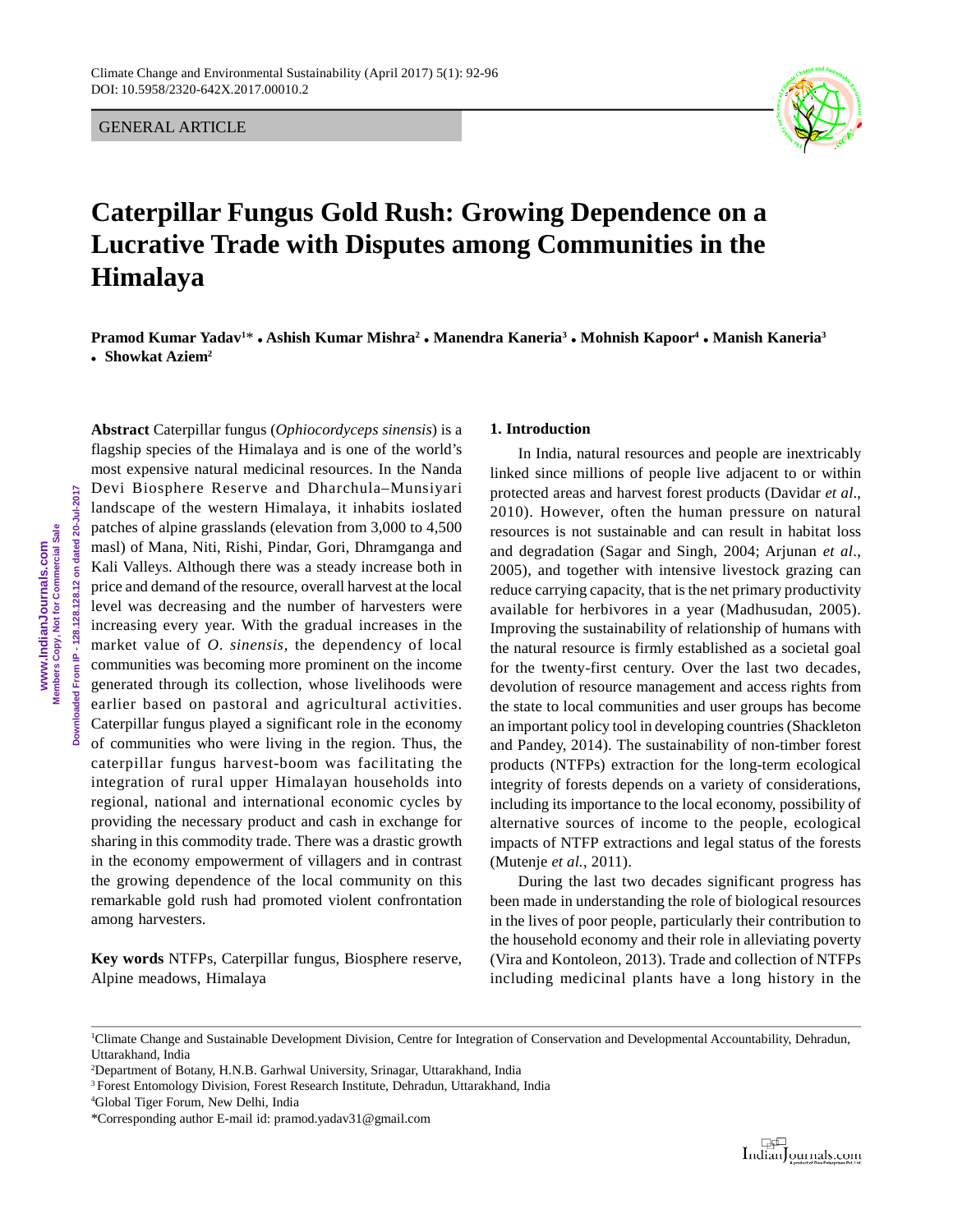Himalayas (Olsen, 2005), but harvesting of Caterpillar fungus has become extremely popular in recent years, surpassing all other species in terms of revenue. The caterpillar fungus (*Ophiocordyceps sinensis*), locally known as Kira Jari (in India), Yartsa Gunbu (in Tibet) and Yarsa gumba (in Nepal), is among the most valuable NTFP products in the world almost like gold and plays a major role for the local economies in its distribution area on the Tibetan Plateau and adjacent regions. Large proportion of its habitat in the Indian Himalaya has been designated under the protected area network.

#### **2. Caterpillar Fungus (***Ophiocordyceps Sinensis***)**

The caterpillar fungus is a parasitic species of fungus and is endemic to the Himalaya and the Tibetan Plateau including the adjoining high altitude areas (between 3,000 and 4,500 msl). In the western Himalaya, it has been documented in alpine meadows of protected area like Nanda Devi Biosphere Reserve and Askot Wildlife Sanctuary (Figure 1). *O. sinensis*, belonging to the family Ophiocordycipitaceae, is a parasitic fungus on Lepidopteran larvae. It infects the caterpillars of ghost moths (family Hepialidae) and produces a fruiting body (stroma) which emerges from the head of the larvae and eventually kills it by paralysis and mummification. As the insect is the sole source of food for the fungus, the size of its stroma is dependent on the size of host caterpillar (Negi *et al.,* 2014). Caterpillars prone to infection by *O. sinensis* generally live 5–7 in underground and thrive in subalpine and alpine grasslands or meadows as well as open dwarf scrublands around the potential timberline.

For centuries, caterpillar fungus has presumably been used in traditional Tibetan and Chinese medicine as a tonic, aphrodisiac and as relief medicine for lung, liver and kidney problems (Holliday and Cleaver, 2008; Zhou *et al*., 2009). Nevertheless, it is widely traded as an aphrodisiac and a

Town **JNDBR** Askot WLS Nanda Devi NP Valley of Flowers NP **International Boundar** 

**Figure 1.** Location of caterpillar fungus' inhabited protected areas in Uttarakhand

powerful tonic in the name of 'Himalayan Viagra' (Winkler, 2009; Shrestha and Bawa, 2013). Global trade of caterpillar fungus rapidly expanded after the 1993 World Athletic Championships in Stuttgart, Germany, when Chinese athletes reportedly training on dietary supplements of *O. sinensis* and turtle blood set multiple records in distance running (Winkler, 2010). Now-a-days, it is the world's highest-priced biological lucrative trade, more expensive by weight than gold (The Economist, 2015). Best quality fungus in China fetched up to  $US$100,000 kg<sup>-1</sup>$  in March 2012, and in Singapore it reached US\$ 130,000 kg<sup>-1</sup> at a time when the price of gold was about US\$68,000 kg<sup>-1</sup> (Shrestha and Bawa, 2013).

## **3. Harvesting Techniques and Collection Period**

The collection season starts in the beginning of May and lasts till the end of June. The collection period depends on many factors like the local weather, condition of snow in the pasture and elevation of the collection site. The harvesters recline on the ground over the high-altitude expanses, attentively scanning the terrain. It is a difficult task requiring attention and tolerance for harvesting. Indeed, the height and thickness of caterpillar fungus are so small almost like stalk of the apple that it cannot be easily seen. During spring the ground is covered with short vegetation stumps as brownish as the small caterpillar fungus. But mountain people work hard since it is considered particularly strenuous, the enterprise is highly profitable. Caterpillar is first dug out of the ground it is covered in dirt (Figure 2A) and the best way to remove this layer is with a toothbrush. During cleaning process careful consideration must be taken not to damage or break the caterpillar fungus. After drying in shade, species is ready to trade (Figure 2B) and people store it on dray place to save from moisture.

**Figure 2.** Caterpillar fungus: uprooted from the ground (A) and cleaned and dried which is ready to sell (B)

### **4. Medicinal Value of Caterpillar Fungus**

The caterpillar fungus is one of the most highly priced natural resource used in traditional oriental medicine. It was discovered about 1,500 years ago by Tibetan herdsmen who observed their livestock become energetic after eating certain mushroom. Consequently, the King's physicians in Ming Empire explored to develop powerful and potent medicines.

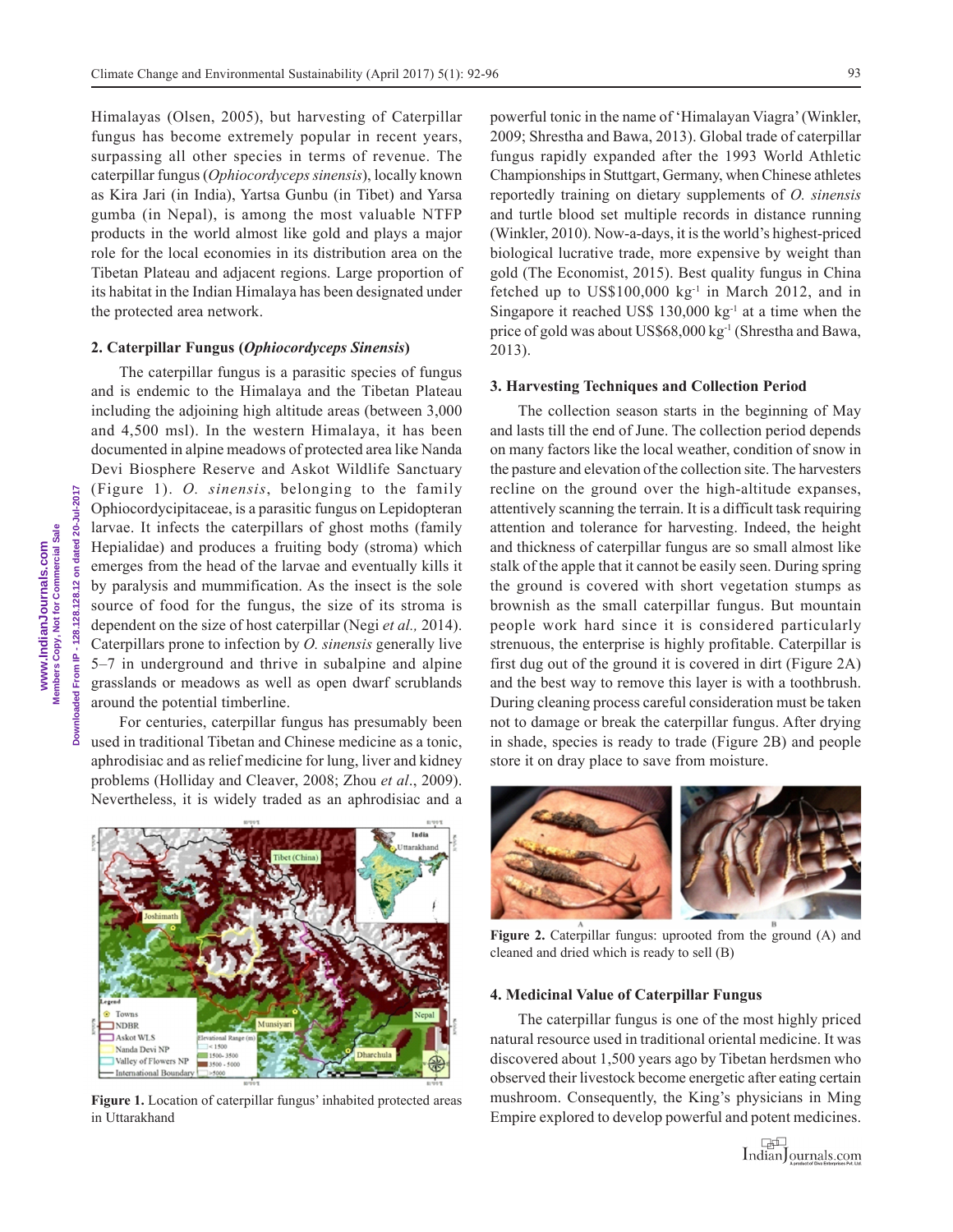It is usually consumed by cooking with aged duck to treat patients suffering from cancer and asthenia, or cooked with hen's meat to treat hypo-sexuality and male impotence, especially emission (Jiang, 1994). Moreover, it is also cooked with pork, sparrow and turtle to treat fatigue (Miller, 2009). In some parts of Nepal, *O. sinensis* is powdered and combined with the rhizome of *Dactylorhiza hatagirea* for consumption (Devkota, 2006). A combination is made with *D. hatagirea,* honey and cow's milk for tonic and aphrodisiac (Lama *et al*., 2001). It has also been reported to possess a range of more specific therapeutic properties, including action against asthma and bronchial inflammation (Kuo *et al*., 2001), cure of renal complaints (Guo and Yang, 1999), stimulation of the immune system (Kuo *et al*., 2005), potent cytotoxic effect on various human cancer cells, including human lung carcinoma cells (Park *et al*., 2009) irregular menstruation (Zhu *et al*., 1998; Francia *et al*., 1999) and anti-inflammatory (Qian *et al*., 2015).

#### **5. Harvesting and Trade of the Caterpillar Fungus**

The collection session starts at the beginning of May till the end of June. Although, collection period depends on many factors like local weather, condition of snow in the pasture and elevation of the collection site. Most of the harvesting areas are located on the north-facing slopes of the mountains. The gatherers recline on the ground over the high-altitude expanses, attentively scanning the terrain. It has been observed that when the caterpillar is first dug out of the ground it is covered in dirt and the best way to remove this layer is with a toothbrush. Careful consideration must be taken in order to avoid damage to the caterpillar during the harvesting and cleaning process. It is a challenging task, requiring careful attention and patience for harvesting. Indeed, the height and thickness of the fungus is so small that it cannot be easily seen. During spring, the ground is covered with short vegetation stumps, which appear as brown as the small caterpillar fungus. Despite being a strenuous process the collectors put in immense efforts as the enterprise is highly profitable.

Due to resource scarcity and high publicity, both demand and price of caterpillar fungus have very high causing high competition among harvesters and traders. Over the last decade Himalayan villagers have become astute to the commercial potential of caterpillar fungus*.* After harvesting it, the produce is sold to the traders. These traders feed the growing demands in Asia's fast growing urban centres, as well as that of the western countries. In India, a single fungus sells for about US\$4.00 to US\$7.00, depending on the health and size of the fungus while traders sell the product to wholesalers or exporters for US\$12,365 to US \$18,307 kg-1 (Yadav, 2016). About 5–6 years ago, people could collect around 55 to 60 individuals, but due to engagements of more people in the harvesting, now villagers can scavenge as many as 15 to 20 of these per day, making it a new gold rush for the Himalaya. Owing to the upsurge in consumer demand for this ingredient in the last decade, local people have been gathering more quantity of caterpillar fungus over the highaltitude expanses in upper Himalayan regions and this activity has become one of their most prosperous sources of income in the landscape.

## **6. Opportunity and Challenges for the Community**

The villagers who harvest caterpillar fungus in the Nanda Devi Biosphere Reserve and Dharchula–Munsiyari landscape belong to the marginal community, historically shepherds, porters and traders. Woolen handlooms and beverage production are the traditional cottage industries. Investigation for socio-economic contribution of caterpillar fungus among mountain dwellers illustrates that stream of cash income to harvester from this gold rush has caused a far-reaching revolution in social and economic conditions in the last 12–15 years. During our filed visits in the study area harvesters informed us that as early as 2 years, after initiating harvesting of caterpillar fungus, the households' income from its trading during the month of June, July and August had increased tremendously. Harvesters spend this income on child education, family healthcare and subsistence needs for whole year. Furthermore, they do not have to rely completely on agriculture which again is subjected to rainfall and wildlife depredation. Thus, the income derived through the collection and trade of this precious fungus has led to an enhanced empowerment of marginal communities, often living in extremely remote locations, who used to secure their survival only through pastoral and agricultural activities. Furthermore, the cash influx has led to a commoditization of local production and services. Thus, the caterpillar fungus boom is facilitating the integration of rural upper Himalayan households into regional, national and international economic cycles by providing the necessary product and cash in exchange. Although a proper scientific investigation is required to establish these assumptions.

But there is dark side also to the harvesting of caterpillar fungus. In addition to having to brave harsh climates to find caterpillar fungus, its rarity means that there are no guarantees that a collector will find anything at all. Some villagers return with nothing to show, for their weeks of hardship in high altitude snow fields and many falls ill. People often return to the village with snow-blindness, painful joints and problems of breathing. In the past, community disputes mostly occurred over grazing rights, now they are mostly fought over access to caterpillar fungus resources, and some of these turn violent. Thousands of villagers go for mass-collection of the species each year, along with their tents, food, other consumables and domestic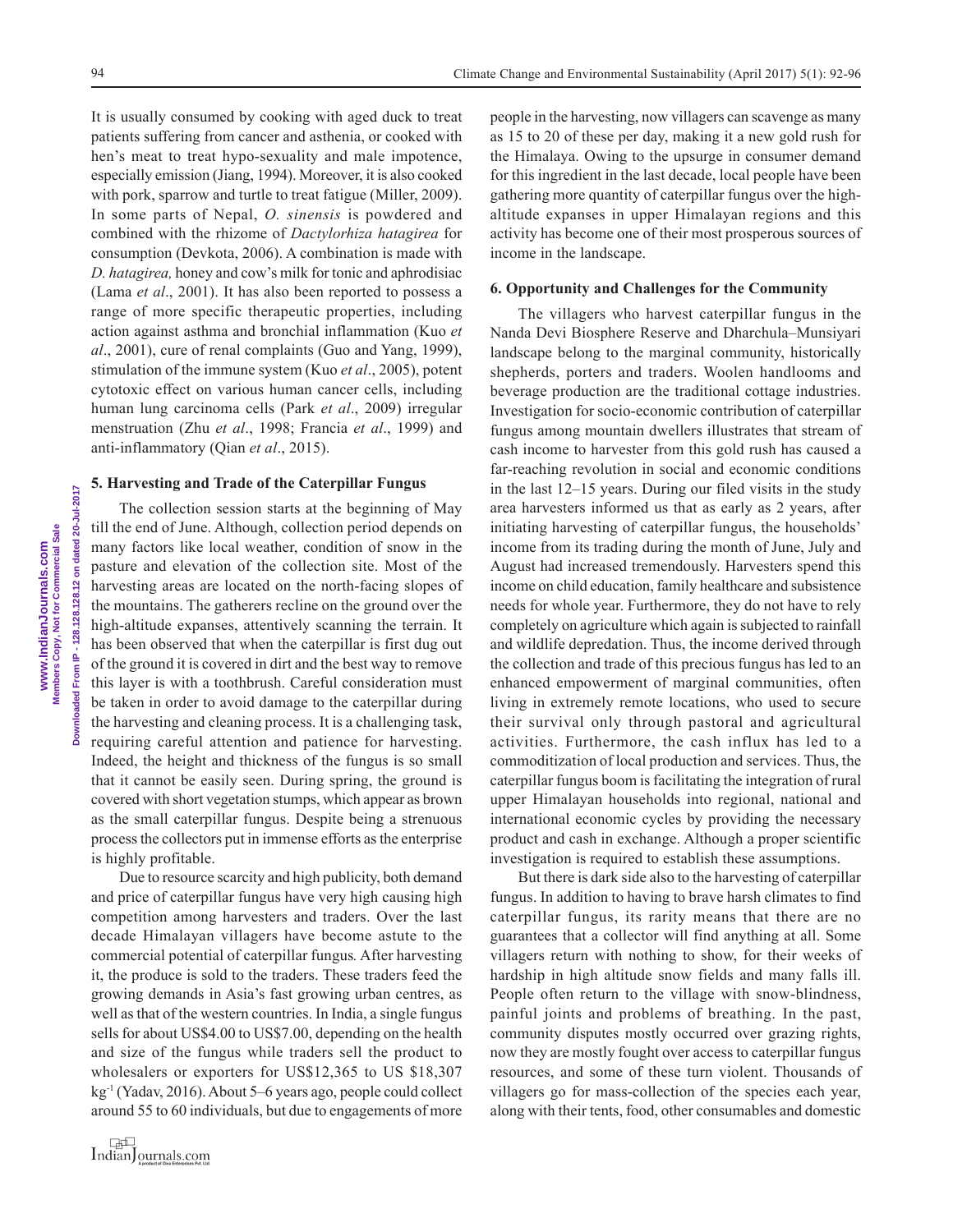

**Figure 3.** Poor logistics is representing challenges for the harvesters in the alpine meadows



**Figure 4.** Harvesters' camps and cattle in alpine pasture during harvesting season

animals. These huge aggregations in the remote pastures are bound to destroy the pristine nature of the ecosystems and the threatened species that inhabit them (Figures 3 and 4). Local people and ecologists alike have been complaining about the sharp decline in the abundance of the caterpillar fungus as well as the destruction of the habitats in the concerned areas within a span of a few years. Ultimately, increasing trade-induced over-harvesting seems almost certainly responsible for declining populations of the caterpillar fungus, which needs to be assessed more scientifically.

## **7. Discussion and Conclusion**

Hundreds of villagers go for the mass-collection of the species each year, carrying with them tents, food, other consumables and domestic animals. These huge aggregations in the remote pastures are bound to destroy the pristine nature of the ecosystems and the threatened species that inhabit them. Despite increase in price and demand of caterpillar fungus, results show that the harvest at local level is decreasing and on other hand number of harvesters has increased. Ultimately, increasing trade induced overharvesting seems almost certainly responsible for declining populations. Over harvesting and decreasing population of the caterpillar fungus is leading the species towards extinction from natural habitat of its occurrences. Other studies Shrestha and Bawa (2013, 2014), Winkler (2009) and Stone (2008) also show that over-harvesting is one of the primary causes of population decline of the species. Studies conducted by Negi *et al*. (2014) and Sharma (2004) in the Dharchula–Munsiyari region conclude that since it was discovered in those areas by the villagers, massive exploitation has occurred, leading to a drastic decrease in populations. The regulation of rampant exploitation and implementation of scientific sustainable harvesting is thus the need of the hour for the sustainability of the species.

## **Acknowledgements**

The authors are thankful to Conservation Leadership Programme (CLP), Idea Wild Grant and Rufford Small Grant (RSG) for funds to conduct this assignment. We are also grateful to Mr. Subhajit Saha, Dr. S. Dasgupta, Dr. U.B. Shrestha, local forest officials, community and field assistants for their support.

## **References**

- Arjunan M, Puyravaud J, Davidar P (2005). The impact of resource collectionby local communities on the dry forests of the Kalakad– Mundanthurai Tiger Reserve. *Tropical Ecology*, 46: 135–144.
- Davidar P, Sahoo S, Mammena PC, Acharya P, Puyravaud JP, Arjunan M, Garrigues JP and Roessingh K (2010). Assessing the extent and causes of forest degradation in India: Where do we stand?. *Biological Conservation*, 143: 2937–2944.
- Devkota S (2006). Yarsagumba [*Cordyceps sinensis* (Berk.) Sacc.]; Traditional Utilization in Dolpa District, Western Nepal. *Our Nature*, 4: 48–52.
- Francia C, Rapior S, Courtececuisse R and Siroux Y (1999). Current research findings on the effects of selected mushrooms on cardiovascular diseases*. International Journal of Medicinal Mushrooms*, 1: 169–172.
- Guo HP and Yang ZM (1999). Advances in pharmacological study of *Cordyceps sinensis*. *Zhong Cao Yao*, 30: 231–233.
- Holliday J and Cleaver M (2008). Medicinal value of the caterpillar fungi species of the genus *Cordyceps* (Fr.) Link (Ascomycetes). *A Review International Journal of Medicinal Mushrooms*, 10: 219–234.
- Jiang SJ (1994). A tonic application of *Cordyceps sinensis* in medicinal diets. *Journal of Chinese Medicinal Materials*, 17: 43–47.
- Kuo CF, Chen CC, Luo YH, Huang RY, Chuang WJ, Sheu CC and Lin YS (2005). *Cordyceps sinensis* mycelium protects mice from group A streptococcal infection. *Journal of Medical Microbiology*, 54: 795–802.
- Kuo, YC, Tsai WJ, Wang JY, Chang SC, Lin CY and Shiao MS (2001). Regulation of bronchoalveolar lavage fluids cell function by the immunomodulatory agents from *Cordyceps sinensis*. *Life Sciences*, 68: 1067–1082.
- Lama YC, Ghimirey SK and Thomas YA (2001). *Medicinal Plants of Dolpa: Amchis' Knowledge and Conservation. WWF Nepal Program, Kathmandu, 56.*